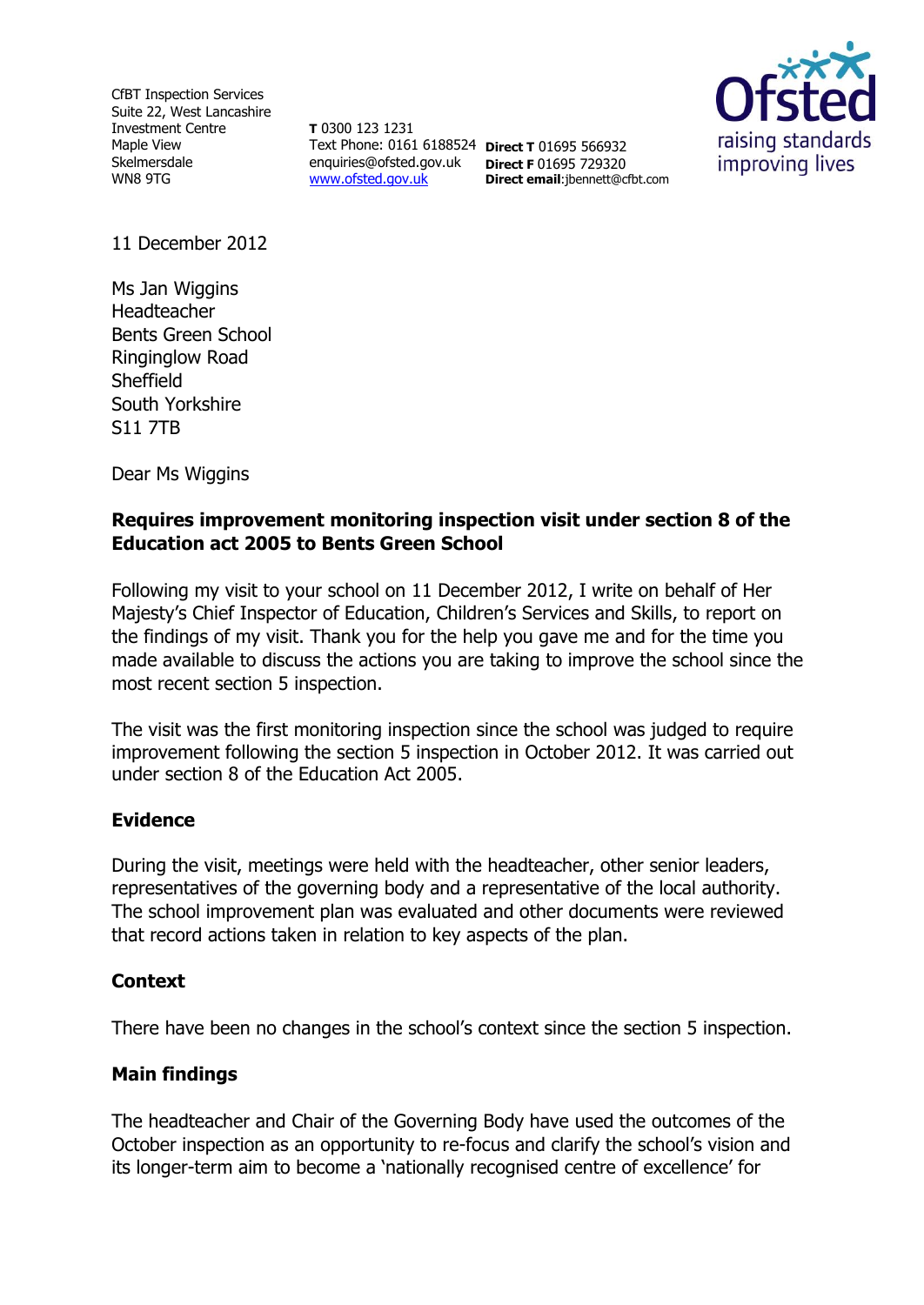

children with autistic spectrum disorders. A new and ambitious school improvement plan has been drafted in consultation with leaders and staff at all levels. The plan includes clear success criteria and suitable checks by which to measure progress. Broad timescales are also included which leaders plan to use to prioritise actions and identify when checks will be made to ensure that progress made is in line with medium- and long-term objectives.

As a first priority, decisive action has been taken by the headteacher to refresh and strengthen leadership roles and responsibilities. Senior leaders are currently involved in a bespoke development programme to increase the impact of their leadership on driving improvement. Other developments have provided a helpful baseline from which to measure future improvement. These include:

- establishing accurate data about pupils' current attainment from which to measure future progress
- the recent launch of a new rewards system to recognise good behaviour
- a review of the teaching of literacy across the school  $\bullet$
- the outcomes of a staff survey on the school's culture.

In response to Ofsted's recommendations, an external review is planned of the governing body. Many governors are quite new to the role and keen to develop their expertise through the programme of induction and further training. The Chair of the Governing Body is also benefiting from the support of a mentor from a nearby outstanding special school. Governors are beginning to strengthen links with staff in order to raise their profile within school and learn more about its strengths and weaknesses.

Senior leaders and governors have begun to take effective action to tackle the areas requiring improvement identified at the recent section 5 inspection. Following the visit to the school, HMI recommends that further action is taken to:

- strengthen leadership at all levels so that all staff can contribute fully to the implementation of key priorities
- ensure consistency in routine classroom practice so that it always matches the best
- develop teachers' skills in the use of data to set targets and inform planning.

Ofsted will continue to monitor the school until its next section 5 inspection.

# **External support**

A good range of support has been brokered by the local authority that is tailored to meet the school's needs. An external review by a National Leader of Governance has been commissioned and the local authority has also brokered the services of an experienced trainer to deliver the leadership development programme for senior leaders. The local authority Governors' Services have also been valuable in brokering